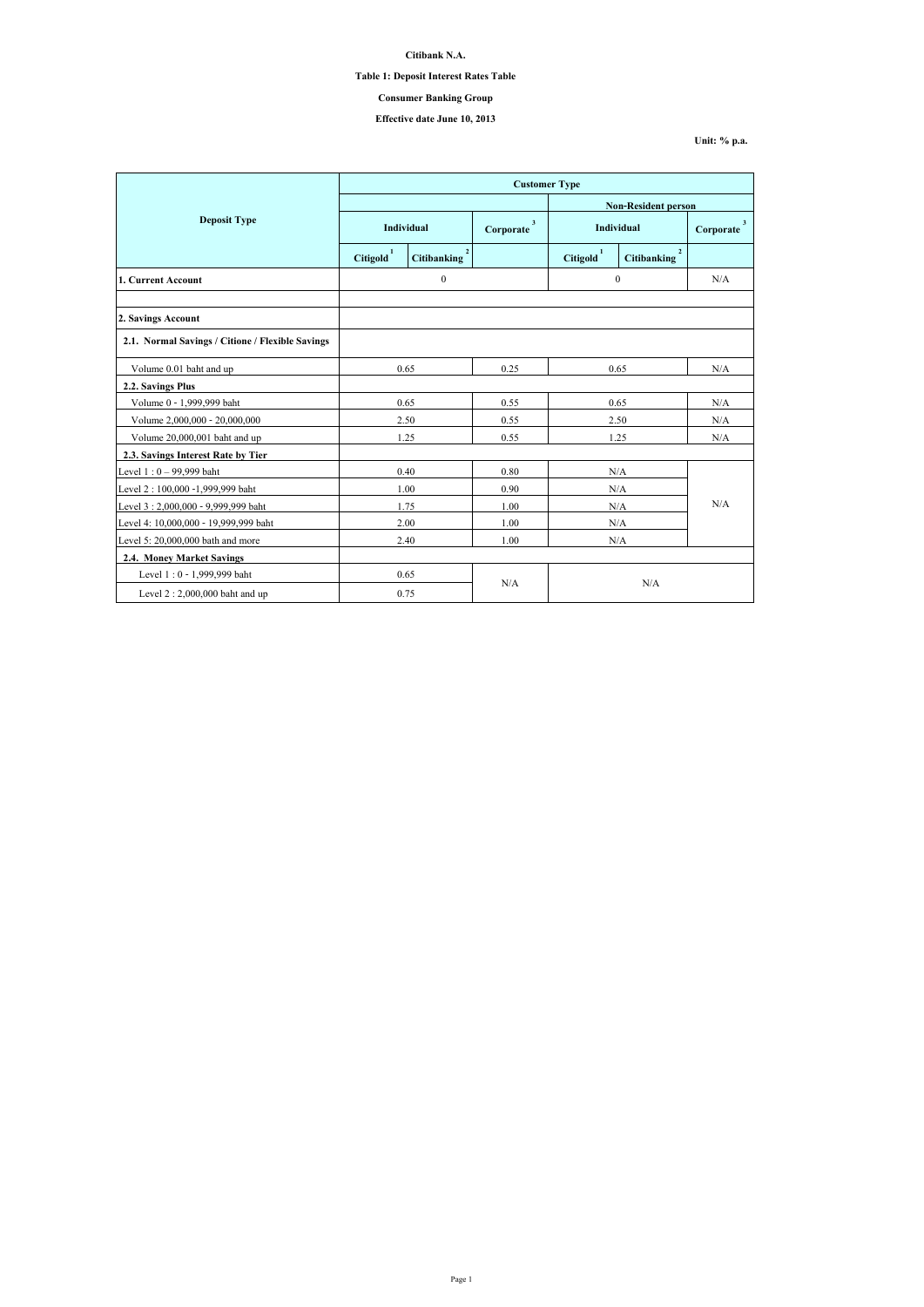**Citibank N.A.**

# **Table 1: Deposit Interest Rates Table**

# **Effective date June 10, 2013**

|                                                      | <b>Customer Type</b>       |                                      |           |                 |                                    |                           |  |
|------------------------------------------------------|----------------------------|--------------------------------------|-----------|-----------------|------------------------------------|---------------------------|--|
|                                                      | <b>Non-Resident person</b> |                                      |           |                 |                                    |                           |  |
| <b>Deposit Type</b>                                  |                            | <b>Individual</b>                    |           |                 | <b>Individual</b>                  | $\mathbf{3}$<br>Corporate |  |
|                                                      | <b>Citigold</b>            | $\overline{2}$<br><b>Citibanking</b> | Corporate | <b>Citigold</b> | $\mathbf{2}$<br><b>Citibanking</b> |                           |  |
|                                                      |                            |                                      |           |                 |                                    |                           |  |
| 3. Time Deposit                                      |                            |                                      |           |                 |                                    |                           |  |
| 3.1 Normal Time Deposit -                            |                            |                                      |           |                 |                                    |                           |  |
|                                                      |                            |                                      |           |                 |                                    |                           |  |
| Minimum opening account 100,000 Baht                 |                            |                                      |           |                 |                                    |                           |  |
| <b>3-Month Tenors</b><br>Volume 100,000 Baht and up  |                            | 1.90                                 | 1.65      |                 | N/A                                |                           |  |
|                                                      |                            |                                      |           |                 |                                    |                           |  |
| <b>6-Month Tenors</b><br>Volume 100,000 Baht and up  |                            | 1.95                                 | 1.70      |                 | 1.95                               | N/A                       |  |
|                                                      |                            |                                      |           |                 |                                    |                           |  |
| 9-Month Tenors<br>Volume 100,000 Baht and up         |                            | 2.00                                 | 1.75      |                 | 2.00                               | N/A                       |  |
|                                                      |                            |                                      |           |                 |                                    |                           |  |
| <b>12-Month Tenors</b>                               |                            |                                      |           |                 | 2.00                               | N/A                       |  |
| Volume 100,000 Baht and up                           |                            | 2.00                                 | 1.75      |                 |                                    |                           |  |
| <b>18-Month Tenors</b>                               |                            |                                      |           |                 |                                    |                           |  |
| Volume 100,000 Baht and up                           |                            | 2.10                                 | 1.85      |                 | 2.10                               | N/A                       |  |
| <b>24-Month Tenors</b>                               |                            |                                      |           |                 |                                    |                           |  |
| Volume 100,000 Baht and up                           |                            | 2.10                                 | 1.85      |                 | 2.10                               | N/A                       |  |
| <b>36-Month Tenors</b>                               |                            |                                      |           |                 |                                    |                           |  |
| Volume 100,000 baht and up                           |                            | 2.20                                 | 1.95      |                 | 2.20                               | N/A                       |  |
| <b>48-Month Tenors</b>                               |                            |                                      |           |                 |                                    |                           |  |
| Volume 100,000 baht and up                           |                            | 2.30                                 | 2.05      |                 | 2.30                               | N/A                       |  |
| <b>60-Month Tenors</b>                               |                            |                                      |           |                 |                                    |                           |  |
| Volume 100,000 baht and up                           |                            | 2.40                                 | 2.15      |                 | 2.40                               | N/A                       |  |
| 3.2 Normal Time Deposit Online -                     |                            |                                      |           |                 |                                    |                           |  |
| Minimum opening account 100,000 Baht                 |                            |                                      |           |                 |                                    |                           |  |
| <b>3-Month Tenors</b>                                |                            |                                      |           |                 |                                    |                           |  |
| Volume 100,000 Baht and up                           |                            | 1.90                                 | N/A       |                 | 1.90                               | N/A                       |  |
|                                                      |                            |                                      |           |                 |                                    |                           |  |
| <b>6-Month Tenors</b><br>Volume 100,000 Baht and up  |                            | 1.95                                 | N/A       |                 | 1.95                               | N/A                       |  |
|                                                      |                            |                                      |           |                 |                                    |                           |  |
| 9-Month Tenors                                       |                            | 2.00                                 | N/A       |                 | 2.00                               | N/A                       |  |
| Volume 100,000 Baht and up<br><b>12-Month Tenors</b> |                            |                                      |           |                 |                                    |                           |  |
| Volume 100,000 Baht and up                           |                            | 2.00                                 | N/A       |                 | 2.00                               | N/A                       |  |
| <b>18-Month Tenors</b>                               |                            |                                      |           |                 |                                    |                           |  |
| Volume 100,000 Baht and up                           |                            | 2.10                                 | N/A       |                 | 2.10                               | N/A                       |  |
| <b>24-Month Tenors</b>                               |                            |                                      |           |                 |                                    |                           |  |
| Volume 100,000 Baht and up                           |                            | 2.10                                 | N/A       | 2.10            |                                    | N/A                       |  |
| <b>36-Month Tenors</b>                               |                            |                                      |           |                 |                                    |                           |  |
| Volume 100,000 baht and up                           |                            | 2.20                                 | N/A       |                 | 2.20                               | N/A                       |  |
| <b>48-Month Tenors</b>                               |                            |                                      |           |                 |                                    |                           |  |
| Volume 100,000 baht and up                           |                            | 2.30                                 | N/A       |                 | 2.30                               | N/A                       |  |
| <b>60-Month Tenors</b>                               |                            |                                      |           |                 |                                    |                           |  |
| Volume 100,000 baht and up                           |                            | 2.40                                 | N/A       |                 | 2.40                               | N/A                       |  |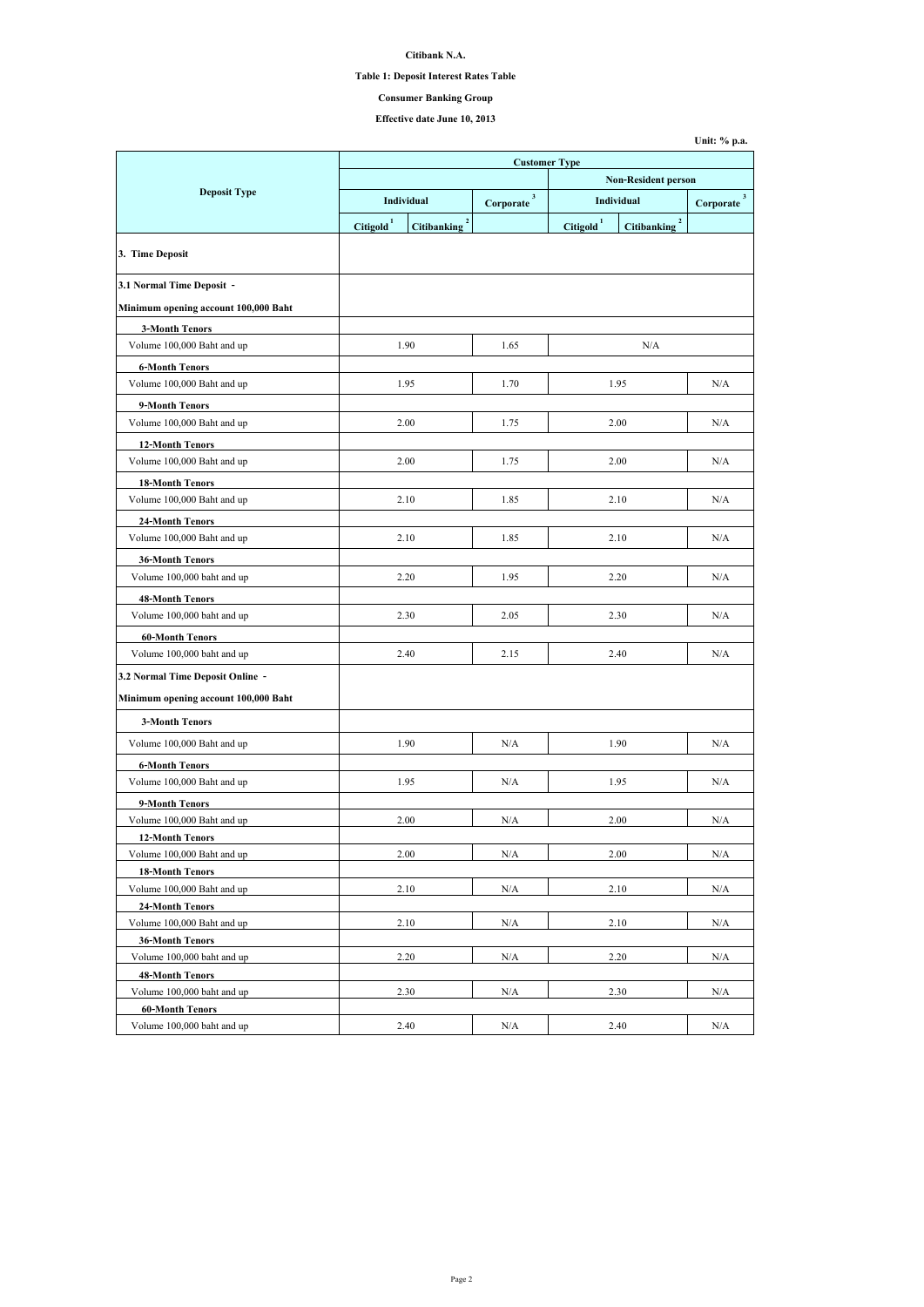**Citibank N.A.**

## **Table 1: Deposit Interest Rates Table**

# **Effective date June 10, 2013**

|                                    | <b>Customer Type</b>                                    |      |                            |                       |                                      |                          |
|------------------------------------|---------------------------------------------------------|------|----------------------------|-----------------------|--------------------------------------|--------------------------|
|                                    |                                                         |      | <b>Non-Resident person</b> |                       |                                      |                          |
| <b>Deposit Type</b>                | Individual                                              |      | $\mathbf{3}$<br>Corporate  |                       | <b>Individual</b>                    | $3^{\circ}$<br>Corporate |
|                                    | $\overline{2}$<br><b>Citigold</b><br><b>Citibanking</b> |      |                            | Citigold <sup>1</sup> | $\overline{2}$<br><b>Citibanking</b> |                          |
| 3.3 Periodic Time Deposit-         |                                                         |      |                            |                       |                                      |                          |
| <b>Monthly Interest Paid</b>       |                                                         |      |                            |                       |                                      |                          |
| <b>6-Month Tenors</b>              |                                                         |      |                            |                       |                                      |                          |
| Volume 200,000 baht and up         |                                                         | 1.25 |                            | N/A                   |                                      |                          |
| 9-Month Tenors                     |                                                         |      |                            |                       |                                      |                          |
| Volume 200,000 baht and up         |                                                         | 1.50 |                            | N/A                   |                                      |                          |
| <b>12-Month Tenors</b>             |                                                         |      |                            |                       |                                      |                          |
| Volume 200,000 baht and up         |                                                         | 1.75 |                            | N/A                   |                                      |                          |
| <b>18-Month Tenors</b>             |                                                         |      |                            |                       |                                      |                          |
| Volume 200,000 baht and up         |                                                         | 1.80 |                            | N/A                   |                                      |                          |
| <b>24-Month Tenors</b>             |                                                         |      |                            |                       |                                      |                          |
| Volume 200,000 baht and up         |                                                         | 2.00 |                            | N/A                   |                                      |                          |
| <b>36-Month Tenors</b>             |                                                         |      |                            |                       |                                      |                          |
| Volume 200,000 baht and up         |                                                         | 2.20 |                            | N/A                   |                                      |                          |
| <b>48-Month Tenors</b>             |                                                         |      |                            |                       |                                      |                          |
| Volume 200,000 baht and up         |                                                         | 2.30 |                            | N/A                   |                                      |                          |
| <b>60-Month Tenors</b>             |                                                         |      |                            |                       |                                      |                          |
| Volume 200,000 baht and up         |                                                         | 2.40 | N/A                        |                       |                                      |                          |
|                                    |                                                         |      |                            |                       |                                      |                          |
| <b>Quarterly Interest Paid</b>     |                                                         |      |                            |                       |                                      |                          |
| <b>12-Month Tenors</b>             |                                                         |      |                            |                       |                                      |                          |
| Volume 200,000 baht and up         |                                                         | 1.75 |                            | N/A                   |                                      |                          |
| <b>18-Month Tenors</b>             |                                                         |      |                            |                       |                                      |                          |
| Volume 200,000 baht and up         |                                                         | 1.80 | $\rm N/A$                  |                       |                                      |                          |
| <b>24-Month Tenors</b>             |                                                         |      |                            |                       |                                      |                          |
| Volume 200,000 baht and up         |                                                         | 2.00 | $\rm N/A$                  |                       |                                      |                          |
| <b>36-Month Tenors</b>             |                                                         |      |                            |                       |                                      |                          |
| Volume 200,000 baht and up         |                                                         | 2.20 |                            | $\rm N/A$             |                                      |                          |
| <b>48-Month Tenors</b>             |                                                         |      |                            |                       |                                      |                          |
|                                    |                                                         |      |                            |                       |                                      |                          |
| Volume 200,000 baht and up         |                                                         | 2.30 |                            | $\rm N/A$             |                                      |                          |
| <b>60-Month Tenors</b>             |                                                         |      |                            |                       |                                      |                          |
| Volume 200,000 baht and up         |                                                         | 2.40 |                            | N/A                   |                                      |                          |
|                                    |                                                         |      |                            |                       |                                      |                          |
| <b>Semi Annually Interest Paid</b> |                                                         |      |                            |                       |                                      |                          |
| <b>12-Month Tenors</b>             |                                                         |      |                            |                       |                                      |                          |
| Volume 200,000 baht and up         |                                                         | 1.75 |                            | N/A                   |                                      |                          |
| <b>18-Month Tenors</b>             |                                                         |      |                            |                       |                                      |                          |
| Volume 200,000 baht and up         |                                                         | 1.80 | N/A                        |                       |                                      |                          |
| <b>24-Month Tenors</b>             |                                                         |      |                            |                       |                                      |                          |
| Volume 200,000 baht and up         |                                                         | 2.00 | N/A                        |                       |                                      |                          |
| <b>36-Month Tenors</b>             |                                                         |      |                            |                       |                                      |                          |
| Volume 200,000 baht and up         |                                                         | 2.20 |                            | N/A                   |                                      |                          |
| <b>48-Month Tenors</b>             |                                                         |      |                            |                       |                                      |                          |
| Volume 200,000 baht and up         |                                                         | 2.30 |                            | N/A                   |                                      |                          |
| <b>60-Month Tenors</b>             |                                                         |      |                            |                       |                                      |                          |
| Volume 200,000 baht and up         | 2.40                                                    |      | N/A                        |                       |                                      |                          |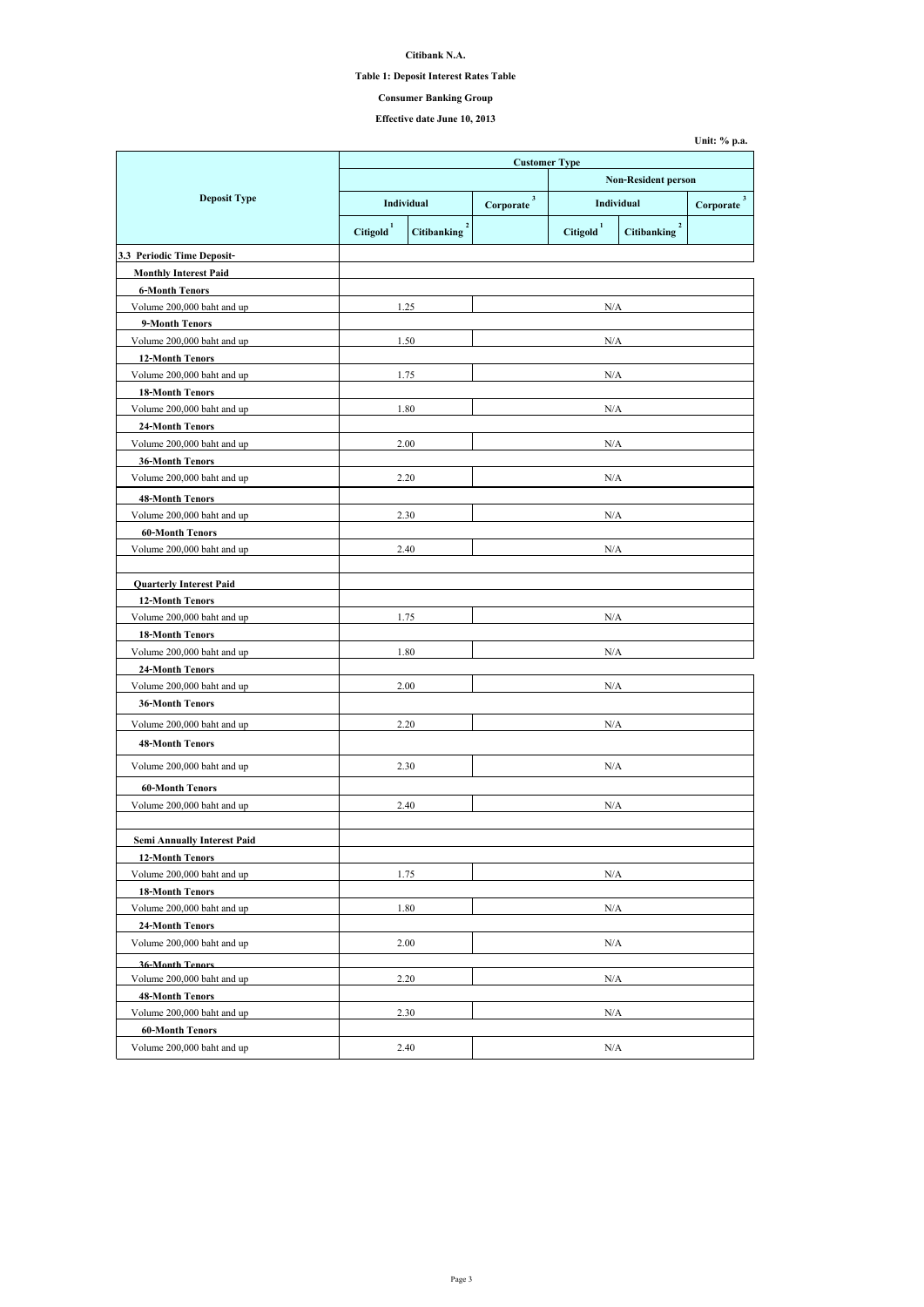| Unit: $\%$ p.a. |  |  |
|-----------------|--|--|
|-----------------|--|--|

## **Citibank N.A.**

## **Table 1: Deposit Interest Rates Table**

# **Effective date June 10, 2013**

|                                       | <b>Customer Type</b>  |                                    |     |                       |                                        |                           |  |
|---------------------------------------|-----------------------|------------------------------------|-----|-----------------------|----------------------------------------|---------------------------|--|
|                                       |                       |                                    |     |                       | <b>Non-Resident person</b>             |                           |  |
| <b>Deposit Type</b>                   |                       | Individual                         |     | <b>Individual</b>     |                                        | $\mathbf{3}$<br>Corporate |  |
|                                       | Citigold <sup>1</sup> | $\mathbf{2}$<br><b>Citibanking</b> |     | Citigold <sup>1</sup> | $\boldsymbol{2}$<br><b>Citibanking</b> |                           |  |
| <b>Annually Interest Paid</b>         |                       |                                    |     |                       |                                        |                           |  |
| <b>24-Month Tenors</b>                |                       |                                    |     |                       |                                        |                           |  |
| Volume 200,000 baht and up            |                       | 2.00                               |     | N/A                   |                                        |                           |  |
| <b>36-Month Tenors</b>                |                       |                                    |     |                       |                                        |                           |  |
| Volume 200,000 baht and up            |                       | 2.20                               |     | N/A                   |                                        |                           |  |
| <b>48-Month Tenors</b>                |                       |                                    |     |                       |                                        |                           |  |
| Volume 200,000 baht and up            |                       | 2.30                               | N/A |                       |                                        |                           |  |
| <b>60-Month Tenors</b>                |                       |                                    |     |                       |                                        |                           |  |
| Volume 200,000 baht and up            |                       | 2.40                               | N/A |                       |                                        |                           |  |
| 3.4 Rising Rate Time Deposit -        |                       |                                    |     |                       |                                        |                           |  |
| <b>24-Month Tenors</b>                |                       |                                    |     |                       |                                        |                           |  |
| Volume 500,000 baht and up            |                       |                                    |     |                       |                                        |                           |  |
| 1st 6-month                           |                       | 1.00                               |     |                       |                                        |                           |  |
| 2nd 6-month                           |                       | 1.25                               |     |                       |                                        |                           |  |
| 3rd 6-month                           |                       | 2.50                               | N/A |                       |                                        |                           |  |
| 4th 6-month                           |                       | 4.00                               |     |                       |                                        |                           |  |
| Effective Interest Rate is 2.19% p.a. |                       |                                    |     |                       |                                        |                           |  |
|                                       |                       |                                    |     |                       |                                        |                           |  |
|                                       |                       |                                    |     |                       |                                        |                           |  |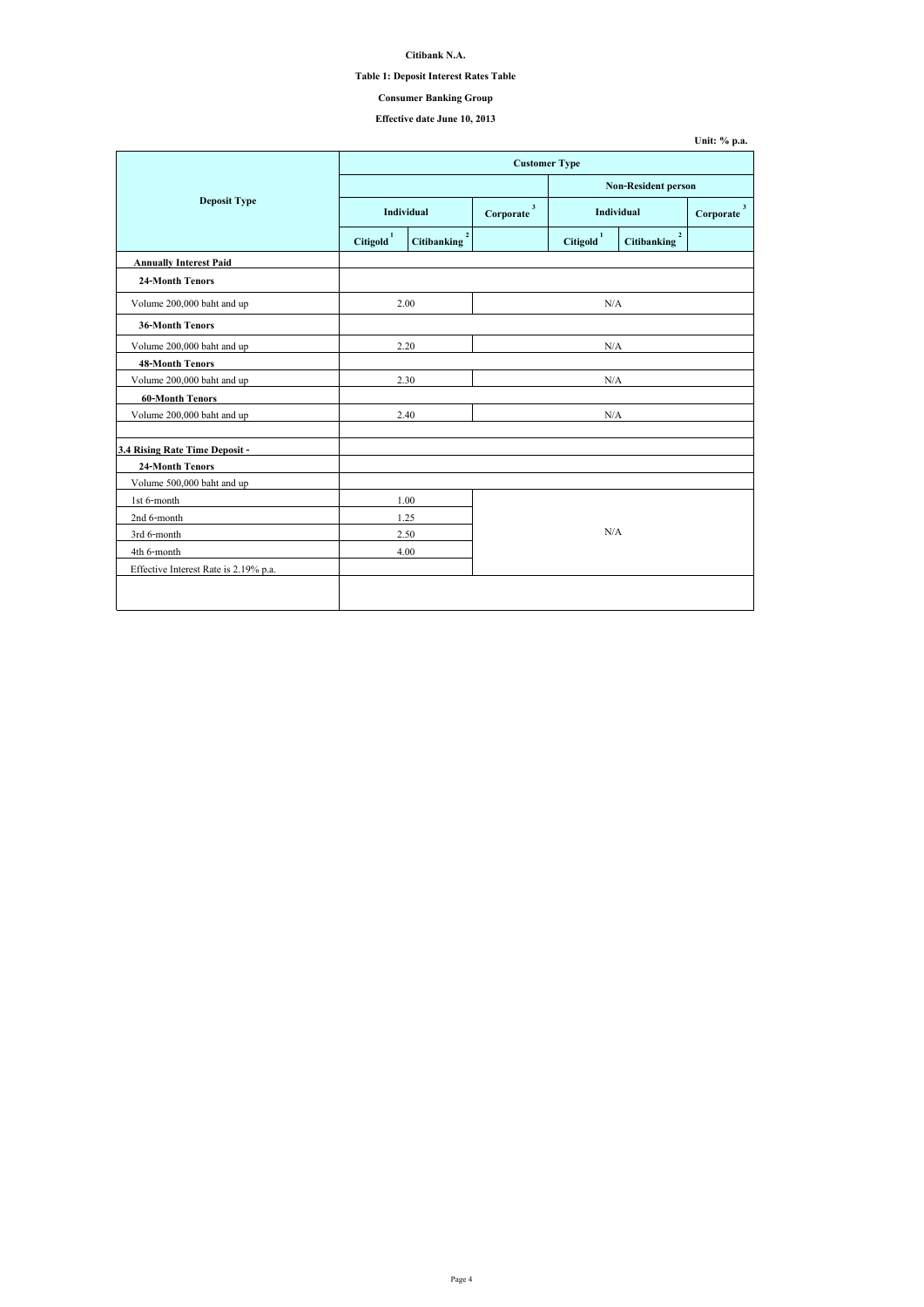## **Citibank N.A.**

## **Table 1: Deposit Interest Rates Table**

# **Effective date June 10, 2013**

|                                              | <b>Customer Type</b>  |                                   |           |                                                |                                      |                             |  |
|----------------------------------------------|-----------------------|-----------------------------------|-----------|------------------------------------------------|--------------------------------------|-----------------------------|--|
| <b>Deposit Type</b>                          |                       |                                   |           |                                                | <b>Non-Resident person</b>           |                             |  |
|                                              |                       | <b>Individual</b>                 |           | $\mathbf{3}$<br><b>Individual</b><br>Corporate |                                      | 3 <sup>7</sup><br>Corporate |  |
|                                              | Citigold <sup>1</sup> | $2^{\circ}$<br><b>Citibanking</b> |           | Citigold <sup>1</sup>                          | $\overline{2}$<br><b>Citibanking</b> |                             |  |
| <b>3.5 Flexible Time Deposit Enhancement</b> |                       |                                   |           |                                                |                                      |                             |  |
| 2.5-Month Tenors (10 weeks)                  |                       |                                   |           |                                                |                                      |                             |  |
| Volume 200,000 baht and up                   | 1.10                  |                                   | N/A       |                                                |                                      |                             |  |
| <b>3-Month Tenors</b>                        |                       |                                   |           |                                                |                                      |                             |  |
| Volume 200,000 baht and up                   | 1.90                  |                                   | $\rm N/A$ |                                                |                                      |                             |  |
| <b>6-Month Tenors</b>                        |                       |                                   |           |                                                |                                      |                             |  |
| Volume 200,000 baht and up                   | 1.95                  |                                   | N/A       |                                                |                                      |                             |  |
| 9-Month Tenors                               |                       |                                   |           |                                                |                                      |                             |  |
| Volume 200,000 baht and up                   |                       | 2.00                              |           | N/A                                            |                                      |                             |  |
| <b>10-Month Tenors</b>                       |                       |                                   |           |                                                |                                      |                             |  |
| Volume 200,000 baht and up                   | 1.50                  |                                   | N/A       |                                                |                                      |                             |  |
| <b>12-Month Tenors</b>                       |                       |                                   |           |                                                |                                      |                             |  |
| Volume 200,000 baht and up                   | 2.00                  |                                   | N/A       |                                                |                                      |                             |  |
| <b>18-Month Tenors</b>                       |                       |                                   |           |                                                |                                      |                             |  |
| Volume 200,000 baht and up                   |                       | 2.10                              |           | N/A                                            |                                      |                             |  |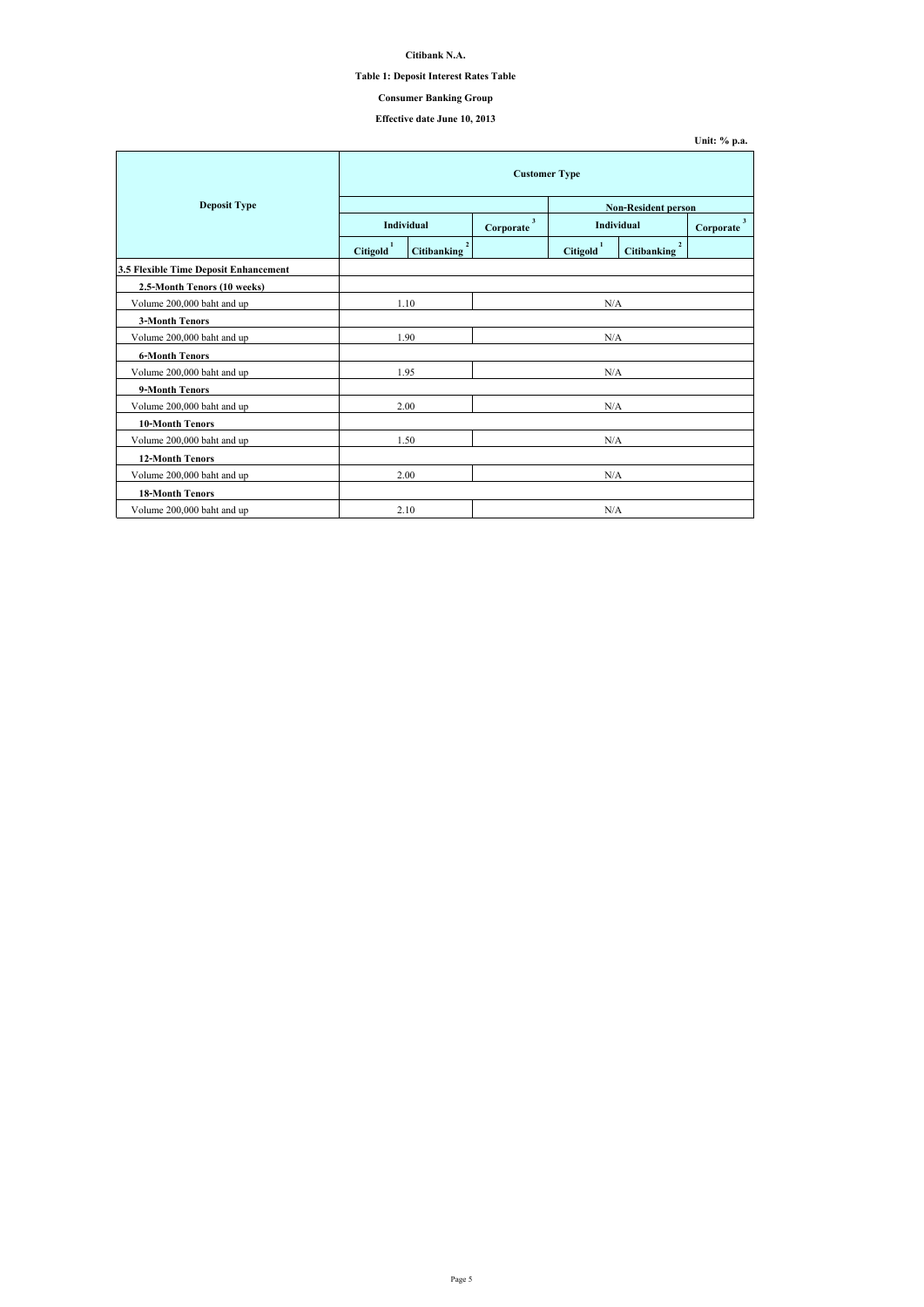#### **Citibank N.A.**

# **Table 1: Deposit Interest Rates Table**

**Effective date June 10, 2013**

**Consumer Banking Group**

**Terms and conditions for interest payment.**

o This table is only for Consumer banking

o In case of withdrawal before maturity for Normal Time Deposit, Periodic Time Deposit, Rising Rate Time Deposit, Flexible Time Deposit (Original),

Flexible Time Deposit Enhancement and Bill of Exchange, the interest rate will pay according to the condition, or subject to Management Approvals.

- o Terms and conditions for Normal Time Deposit, Periodic Time deposit and Rising Rate Time deposit in case of withdrawal before maturity are as following
	- o Deposit length of less than 3 months: No interest payment.
	- o Deposit length of 3 months or more: Citibank will pay interest, based on savings account interest rate on the withdrawal date, but not more than 1% p.a. For accounts with periodic interest payment, Citibank will deduct the excess interest rates paid from the principal amount.
	- o Interest payments are exempted for corporate accounts with withdrawals before the time deposit maturity.
	- o For Rising Rate time deposit accounts with deposit length of 3 months or more, Citibank will pay interest by deducting
- o Interest rate calculations for time deposits are based on non-accumulated interest calculations.
- o For non-resident THB accounts, Citibank will not pay interest rates for all THB saving accounts.
- o For non-resident THB accounts, Citibank will open only Normal Time deposit accounts with 6-month tenors or longer.
- o Savings Plus accounts is a special account with higher interest rates than regular savings accounts; The T&C are the same and referred to the Normal Savings account with effect from 23 July 2012 and onwards, following the terms and conditions on the account opening date.
- o For Online Time Deposit opening, it means that you have reviewed and decided to open this Time Deposit and allowed Citibank to refer to your account opening documents and signature from your existing current account or saving account as reference and evidence for opening this Time Deposit with no exception.
- o Opening of Time Deposit online transaction is available 24 hours. However, the online transaction that has been made after 10:00 p.m. of business days or the online transaction that has been made on weekends or on public holidays will be treated as the transaction with the quoted interest rate of the

 Saturday - Sunday with the deposit in cash via Cash Deposit Machine as the bank does not provide Teller Counter services, or in case the customer deposit in cheque, Citibank will post the ledger and start to calculate the interest for the mentioned amount on the next business day of the normal banking days on Monday - Friday. In case of the deposit in cheque, the amount will be effective only if the cheque is completely cleared. o For the case that customer opens Current Account or Savings Account, which are the accounts that Citibank specially services on

next business day transaction.

- o Terms and Conditions for Flexible Time Deposit account (Original) are as followings:
	- o Flexibility to partially withdraw cash, allowed after 1 month of deposit, and continue to earn original interest rate on remaining balance at maturity.
	- o Partially withdrawal amount up to 50% of initial deposit earns 1.15% p.a. while the amount exceeding 50% earns Citibank Normal Savings rate.
- o Terms and Conditions for Flexible Time Deposit Enhancement are as followings:
	- o To enable the facility to partially withdraw cash through remote channel, customer is required to open new savings account.
	- o For the partial withdrawal within 1 month from deposit date, zero percent interest rates will be given.
	- o For partial withdrawal after 1 month or longer, will receive early break interest rate of normal savings interest rate on the withdrawn date.
		- The remaining balance at maturity earns originally agreed interest rate.
- o The aforementioned provisions of Flexible Time Deposit Enhancement are as informed which will be effective as follows:
	- (a) on May13, 2009 with respect to the customers who open an Flexible Time Deposit Enhancement Account from May 13, 2009 onwards; and
	- (b) on June 13, 2009 with respect to the customers who opened an Flexible Time Deposit Enhancement Account before May 13, 2009 whose accounts are matured and renewed/rolled over from June 13, 2009 onwards.
- o Terms and conditions for Non-resident baht accounts
	- o Principals and interests are not under a blanket guaranteed by Deposit Protection Agency Act B.E.2551 which is
- o Terms and Conditions for Bill of Exchange are as followings:
	- o The Bill of Exchange holder is the bank's creditor.
	- o Principals and interests are not under a blanket guaranteed by Deposit Protection Agency Act B.E.2551 which is effective August 11, 2008.
	- o Please thoroughly study the risks incurred by any factors (e.g. ordinary transfer risk, lost of B/E Certificate, etc.)
	- from Risk Disclosure Statement which will be provided together with Bill of Exchange Certificate.
	- o Pre-maturity redemption are subjected to the following interest rate penalties:
		- o For tenor of less than 3 months: No interest payment.
		- o For tenor of 3 months or more: Citibank will pay interest, based on savings account interest rate on the

**Remark :**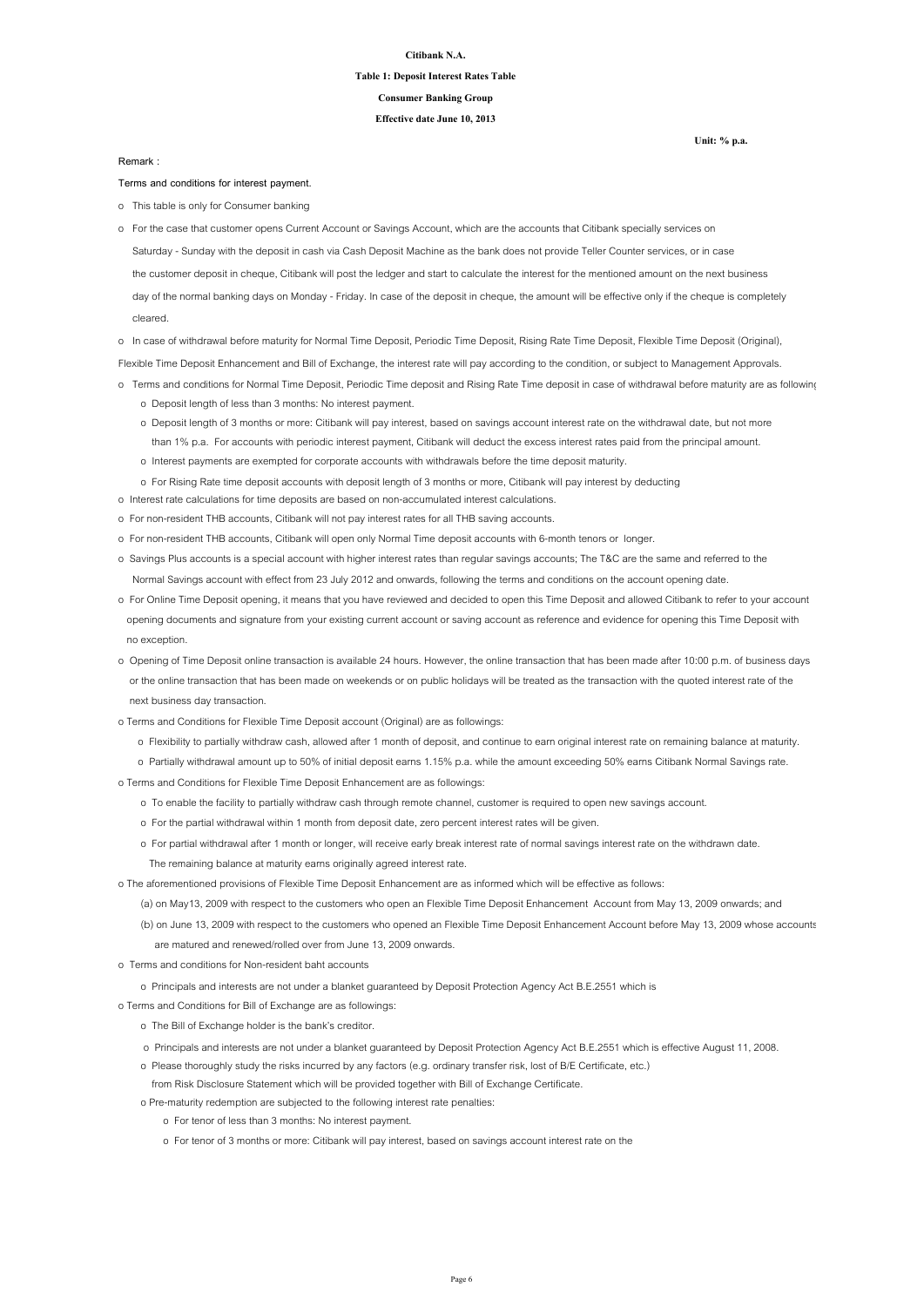#### **Citibank N.A.**

#### **Table 1: Deposit Interest Rates Table**

#### **Effective date June 10, 2013**

#### **Consumer Banking Group**

#### **Other Terms and Conditions**

**(Vira-anong C. Phutrakul )**

**Managing Director, Retail Banking Head**

**Announcement date June 07, 2013**

**Authorize Signature…………………….**

6. Volume is total deposit balance of customers and their relatives on a same day.

8. Citibank may offer gifts to new customers and on the anniversary program. Annual gifts may be given to all existing customers who eligible to the program under terms and conditions which will be announced and informed to the customers accordingly.

9. Citibank reserves the right to change conditions and interest rates as appropriate which will be in line with economic situation. Citibank will announce for the changes accordingly.

1. Citigold customers are customers who have sum of Deposit and Investment balance 2 million baht and up. However, Citibank reserves the right to cancel Citigold membership in case that customers have total balance lower than 2 million baht for 12 consecutive months according to Citibank 2. Citibanking customers are customers who have sum of Deposit and Investment balance 100,000 baht and up. This includes all Citibank and Citigroup staff who have sum of Deposit and Investment balance less than 100,000 baht.

3. Corporate customers are corporate that open accounts with Consumer Banking Group and have sum of Deposit and Investment balance 100,000 baht and up.

4. All Citibank customers will be eligible for interest rate on this Interest Rates Table and will be eligible for additional special rate no more than 0.75% p.a. The special interest is subject to customer's asset under management amount and bank management approval. The mentioned special rate does not apply to auto rollover Time deposit, all types of Saving accounts and Rising Rate Time deposit .

5. Citibank can offer additional interest rate 0.25%p.a.on top of announced interest rate to all Citibank and Citigroup staff. The mentioned special rate does not apply to all types of Saving accounts, Rising Rate Time deposit and auto rollover Time deposit.

7. Citibank can offer Citigold interest rate to Citibanking customers who add deposit balance to 2 million baht and up according to the conditions of Citigold customers.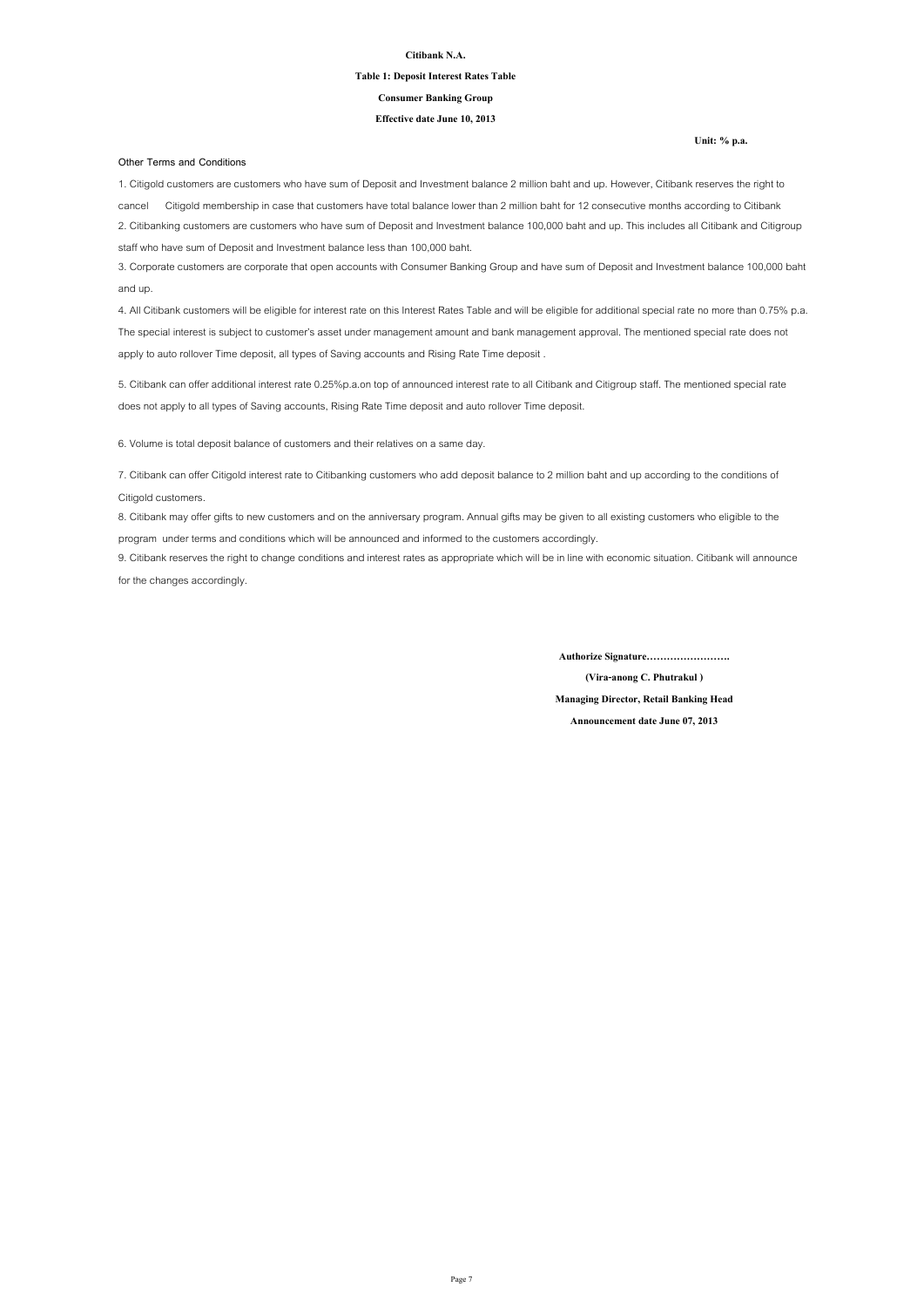| Citibank N.A.                                                                         |                                 |                                           |                                               |                                  |  |  |  |  |
|---------------------------------------------------------------------------------------|---------------------------------|-------------------------------------------|-----------------------------------------------|----------------------------------|--|--|--|--|
| 1/<br><b>Table 2: Lending Interest Rates</b>                                          |                                 |                                           |                                               |                                  |  |  |  |  |
| <b>Consumer Banking Group</b>                                                         |                                 |                                           |                                               |                                  |  |  |  |  |
|                                                                                       |                                 | <b>Effective date June 10, 2013</b>       |                                               |                                  |  |  |  |  |
|                                                                                       |                                 |                                           |                                               | Unit: % p.a.                     |  |  |  |  |
|                                                                                       |                                 | <b>A. Reference Interest Rates</b>        |                                               |                                  |  |  |  |  |
| 1. Minimum Loan Rate                                                                  |                                 | <b>MLR</b>                                | 7.25                                          |                                  |  |  |  |  |
| 2. Minimum Overdraft Rate                                                             |                                 | <b>MOR</b>                                | N/A                                           |                                  |  |  |  |  |
| 3. Minimum Retail Rate                                                                |                                 | <b>MRR</b>                                | N/A                                           |                                  |  |  |  |  |
| 4. Others (if any)                                                                    |                                 |                                           |                                               |                                  |  |  |  |  |
|                                                                                       |                                 |                                           |                                               | Unit: % p.a.                     |  |  |  |  |
|                                                                                       |                                 | <b>B. Maximum Interest Rates</b>          |                                               |                                  |  |  |  |  |
| <b>B</b> (1) Consumer Loan                                                            | <b>Personel Loan</b>            |                                           |                                               | <b>Overdraft with Collateral</b> |  |  |  |  |
|                                                                                       | <b>With Collateral</b>          | <b>Without Collateral</b>                 | <b>Housing Loan</b>                           |                                  |  |  |  |  |
| 5. Ceiling Rate                                                                       | MLR-0.50% $^{27}$ (Currently is |                                           | MLR-0.50% $^{27}$ (Currently is               |                                  |  |  |  |  |
|                                                                                       | equal to $6.75\%$ )             | N/A                                       | equal to $6.75\%$ )                           | 5.75                             |  |  |  |  |
| 6. Maximum Default Interest Rate                                                      | $15.00^{4/}$                    | N/A                                       | $15.00^{4/}$                                  | N/A                              |  |  |  |  |
|                                                                                       |                                 |                                           |                                               |                                  |  |  |  |  |
| <b>B</b> (2) Commercial Loan                                                          | Overdraft                       | Short Term ( $\leq$ 1 Year) <sup>3/</sup> | Long Term (>1Year) <sup>3/</sup>              |                                  |  |  |  |  |
| 7. Ceiling Rate                                                                       | N/A                             | 20.99                                     | 20.99                                         |                                  |  |  |  |  |
| 8. Maximum Default Interest Rate                                                      | N/A                             | 20.99                                     | 20.99                                         |                                  |  |  |  |  |
|                                                                                       |                                 |                                           |                                               |                                  |  |  |  |  |
| Remark:                                                                               |                                 |                                           |                                               |                                  |  |  |  |  |
| 1/ Exclude the type of credits in which BOT has stipulated the specific criteria.     |                                 |                                           |                                               |                                  |  |  |  |  |
| 2/ Ceiling rate for Housing Loan approved before year 2011 is 20.32%                  |                                 |                                           |                                               |                                  |  |  |  |  |
| 3/ Product not being offered currently                                                |                                 |                                           |                                               |                                  |  |  |  |  |
| 4/ Maximum default interest rate for Housing Loan approved before year 2011 is 45.63% |                                 |                                           |                                               |                                  |  |  |  |  |
|                                                                                       |                                 |                                           |                                               |                                  |  |  |  |  |
|                                                                                       |                                 |                                           |                                               |                                  |  |  |  |  |
|                                                                                       |                                 |                                           |                                               |                                  |  |  |  |  |
|                                                                                       | (Vira-anong C. Phutrakul)       |                                           |                                               |                                  |  |  |  |  |
|                                                                                       |                                 |                                           | <b>Managing Director, Retail Banking Head</b> |                                  |  |  |  |  |

 **Announcement date June 07, 2013**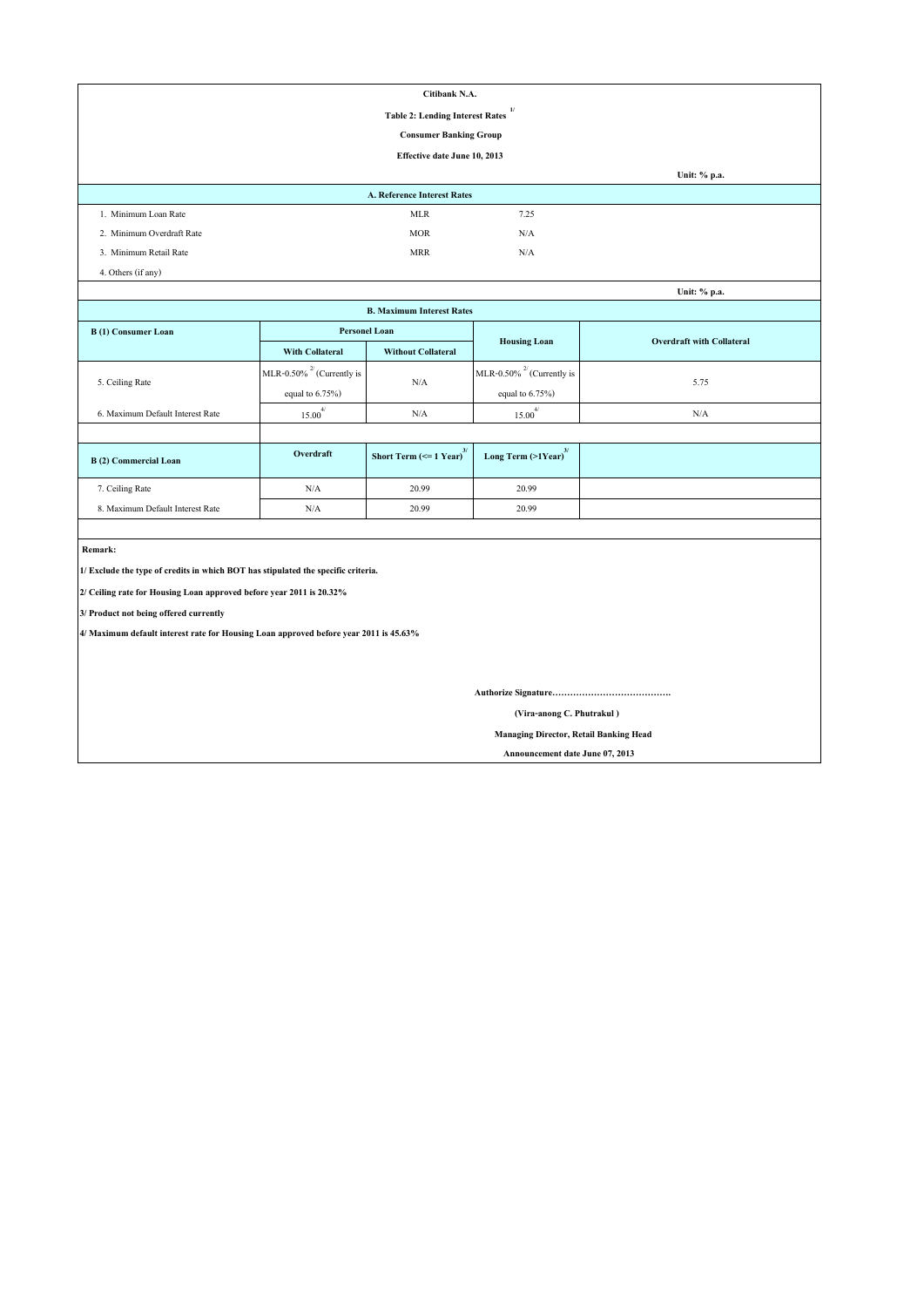|                                                                |                                  | Citibank N.A.                                                                      |                                                              |        |  |  |  |  |
|----------------------------------------------------------------|----------------------------------|------------------------------------------------------------------------------------|--------------------------------------------------------------|--------|--|--|--|--|
|                                                                |                                  | Table 3: Fees/ Charges and Penalty Related to Deposit and Lending" and Others Fees |                                                              |        |  |  |  |  |
|                                                                |                                  | <b>Consumer Banking Group</b>                                                      |                                                              |        |  |  |  |  |
| Effective date June 10, 2013                                   |                                  |                                                                                    |                                                              |        |  |  |  |  |
|                                                                |                                  |                                                                                    |                                                              |        |  |  |  |  |
| A. Fee related to Deposit <sup>3/</sup>                        |                                  | <b>Unit: THB</b>                                                                   | $Remark$ <sup>4/</sup>                                       |        |  |  |  |  |
|                                                                |                                  |                                                                                    | Total average balance lower than 2 million baht for Citigold |        |  |  |  |  |
| 1. Below minimum balance account service fee                   |                                  | Free                                                                               | customer and Total average balance lower than 100,000 baht   |        |  |  |  |  |
|                                                                |                                  |                                                                                    | for Citibanking customer                                     |        |  |  |  |  |
| <b>B. Fee related to Lending</b>                               |                                  | <b>Unit: THB</b>                                                                   |                                                              |        |  |  |  |  |
| B (1) Consumer Loan: Actual and reasonable expenses            |                                  | <b>Personal Loan</b>                                                               | <b>Housing Loan</b>                                          | Remark |  |  |  |  |
|                                                                | <b>With Collateral</b>           | <b>Without Collateral</b>                                                          |                                                              |        |  |  |  |  |
| 1. Expenses paid to government authorities i.e.,               |                                  |                                                                                    |                                                              |        |  |  |  |  |
|                                                                | $0.05\%$ of loan amount          |                                                                                    | 0.05% of loan amount or maximum                              |        |  |  |  |  |
| 1) Stamp duty                                                  | or maximum 10,000                | N/A                                                                                | 10,000 baht                                                  |        |  |  |  |  |
|                                                                | 1% of the loaned                 |                                                                                    |                                                              |        |  |  |  |  |
| 2) Mortgage Registration Fee                                   | amount or maximum                | N/A                                                                                | $1\%$ of the loaned amount or                                |        |  |  |  |  |
|                                                                | 200,000 baht                     |                                                                                    | maximum 200,000 baht                                         |        |  |  |  |  |
| 2. Expenses paid to the third or external parties i.e.,        |                                  |                                                                                    |                                                              |        |  |  |  |  |
| In general case                                                |                                  |                                                                                    |                                                              |        |  |  |  |  |
| 1) Credit Bureau search fee                                    | N/A                              | N/A                                                                                | N/A                                                          |        |  |  |  |  |
| 2/<br>2) Collateral Appraisal expenses                         | Maximum 4,000 baht               | N/A                                                                                | Maximum 4,000 baht                                           |        |  |  |  |  |
|                                                                | Rate subject to                  |                                                                                    |                                                              |        |  |  |  |  |
| 3) Insurance premium                                           | insurance company                | N/A                                                                                | Rate subject to insurance company                            |        |  |  |  |  |
| 4) Payment fee through other counters/ channels                |                                  | N/A                                                                                |                                                              |        |  |  |  |  |
| (Bangkok Metropolitan area and Greater bangkok charge per      |                                  |                                                                                    |                                                              |        |  |  |  |  |
| transaction / upcountry charge per transaction (actual costs)) |                                  |                                                                                    |                                                              |        |  |  |  |  |
|                                                                |                                  |                                                                                    |                                                              |        |  |  |  |  |
| Citibank N.A.                                                  | Free                             |                                                                                    | Free                                                         |        |  |  |  |  |
| <b>Bangkok Bank</b>                                            | 20 THB/ 35 THB                   |                                                                                    | 20 THB/ 35 THB                                               |        |  |  |  |  |
| Thai Military Bank                                             | 20 THB/ 35 THB<br>20 THB/ 35 THB |                                                                                    | 20 THB/ 35 THB<br>20 THB/ 35 THB                             |        |  |  |  |  |
| Bank of Ayudhya<br>Krung Thai Bank                             | 25 THB/ 25 THB                   |                                                                                    | 25 THB/ 25 THB                                               |        |  |  |  |  |
| Kasikorn Bank                                                  | 25 THB/ 35 THB                   |                                                                                    | 25 THB/ 35 THB                                               |        |  |  |  |  |
| Siam Commercial Bank                                           | 25 THB/ 40 THB                   |                                                                                    | 25 THB/ 40 THB                                               |        |  |  |  |  |
| In default case                                                |                                  |                                                                                    |                                                              |        |  |  |  |  |
| 1) Returned Cheque fee (other commercial banks)                | N/A                              | N/A                                                                                | N/A                                                          |        |  |  |  |  |
| 2) Fee for insufficient fund (In case of payment by debiting   |                                  |                                                                                    |                                                              |        |  |  |  |  |
| from the account of other commercial banks)                    | N/A                              | N/A                                                                                | N/A                                                          |        |  |  |  |  |
|                                                                | Maximum 225                      |                                                                                    |                                                              |        |  |  |  |  |
| 3) Debt Collection Expenses                                    | baht/billing cycle               | N/A                                                                                | Maximum 225 baht/billing cycle                               |        |  |  |  |  |
| 3. Operating cost of commercial bank                           |                                  |                                                                                    |                                                              |        |  |  |  |  |
| In general case                                                |                                  |                                                                                    |                                                              |        |  |  |  |  |
| 1) Collateral Appraisal expenses                               | N/A                              | N/A                                                                                | N/A                                                          |        |  |  |  |  |
| (2) Fee for a new statement requested (for the second copy or  |                                  |                                                                                    |                                                              |        |  |  |  |  |
| more)                                                          | N/A                              | N/A                                                                                | N/A                                                          |        |  |  |  |  |
| 3) Loan processing fee                                         | Free                             | N/A                                                                                | Free                                                         |        |  |  |  |  |
| In default case                                                |                                  |                                                                                    |                                                              |        |  |  |  |  |
| 3) Debt Collection Expenses                                    | N/A                              | N/A                                                                                | N/A                                                          |        |  |  |  |  |
| B(2) Commerical Loan: Actual and reasonable expense            |                                  | Overdraft                                                                          |                                                              | Remark |  |  |  |  |
| 1. N/A                                                         |                                  | N/A                                                                                |                                                              | N/A    |  |  |  |  |
|                                                                |                                  |                                                                                    |                                                              |        |  |  |  |  |